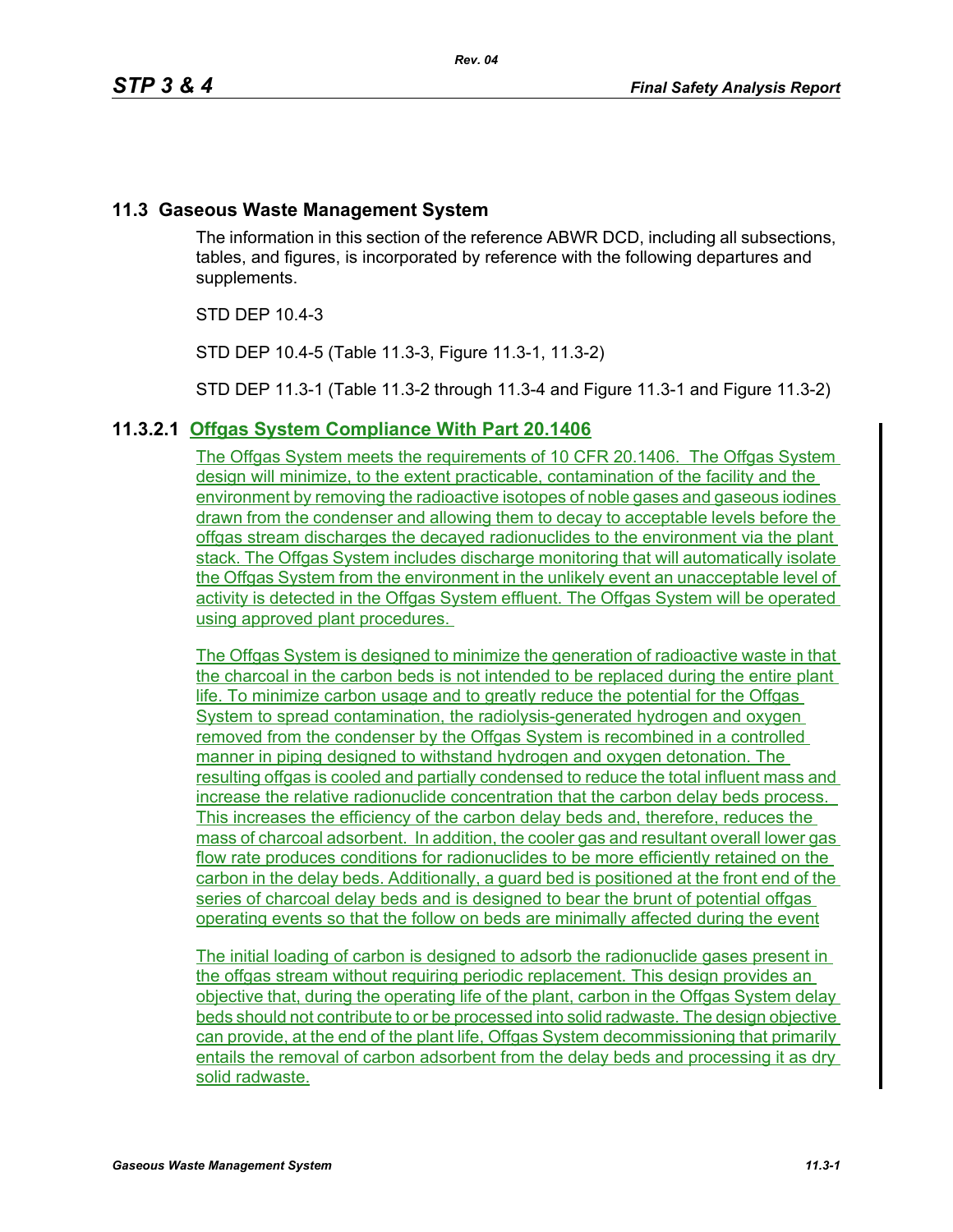# **11.3.3 Process Description**

STD DEP 11.3-1

## **11.3.3.1 Process Functions**

STD DEP 10.4-5

*Major process functions of the Offgas System include the following:*

- *(1) Dilution of air ejector offgas with steam to less than 4% hydrogen by volume*
- *(2) Recombination of radiolytic hydrogen and oxygen into water to reduce the gas volume to be treated and the explosion potential in downstream process components*
- *(3) Two-stage condensation of bulk water vapor first using condensate*Turbine Building Cooling Water (TCW) *and then chilled water as the coolant reducing the gaseous waste stream temperature to 18*10°*C or less*
- *(4) Dynamic adsorption of krypton and xenon isotopes on charcoal at about 38*25°*C*
- *(5) Filtration of offgas*
- *(6) Monitoring of offgas radioactivity levels and hydrogen gas concentration*
- *(7) Release of processed offgas to the atmosphere*
- *(8) Discharge of liquids to the main condenser and radwaste systems*

*Major process functions of the ventilation systems are described in Section 9.4.*

#### **11.3.3.2 Process Equipment**

*Major process equipment of the Offgas System consists of the following:*

- *(1) Process piping starting from the final steam dilution jets (SJAE) of the main condenser evacuation system*Main Condenser Evacuation System (not a part of the Offgas System)
- *(2) Integral recombiners,*Recombiner trains which include *includinga Preheater section, a Recombiner section, and a Condenser section*per train
- *(3) Cooler-condensers*
- *(4) Activated charcoal adsorbers*
- *(5) High efficiency particulate air (HEPA) filter*
- *(6) Monitoring instrumentation*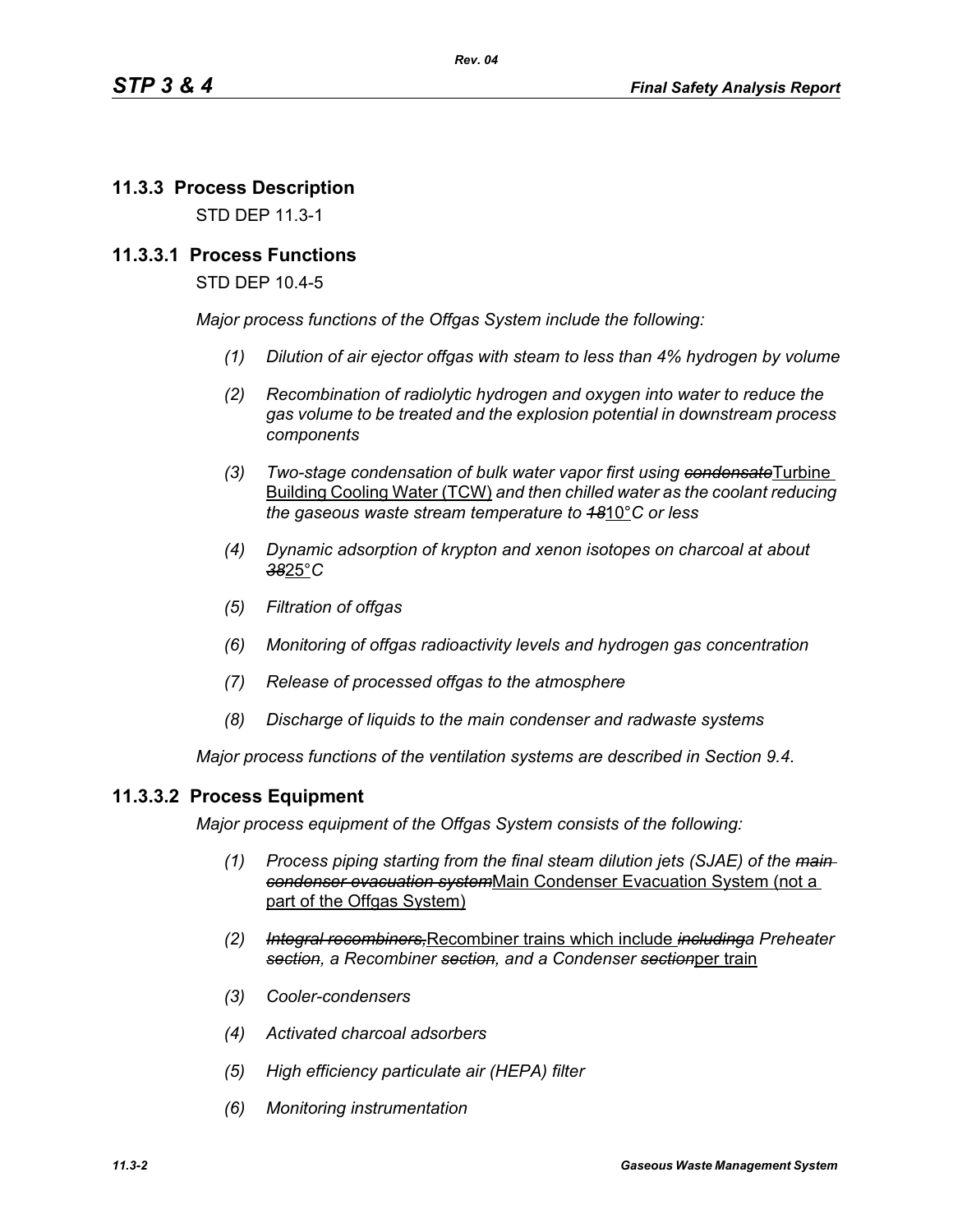- *(7) Process instrumentation and controls*
- *(8) Offgas Evacuation System*

*Major process equipment of the ventilation systems are described in Section 9.4.*

# **11.3.3.3 Process Facility**

STD DEP 10.4-5

STD DEP 11.3-1

*Reactor condensate*Turbine Building Cooling Water (TCW) *is used as the coolant for the offgas condensers. In this capacity:*

- *(1) The temperature of condensate*coolant *supplied to the offgas condenser should not exceed 56.6°C during periods of normal operation nor 43°C during periods of startup (main condenser evacuation) operation.*
- *(2) The pressure of condensate*coolant *supplied to the offgas condenser should not exceed the design pressure of the condenser.*
- *(3) Reactor condensate*TCW *isolation valves should be normally open to both recombiner condensers.*

*If any of these conditions cannot be met with reactor condensate, the coolant should be supplied by a closed cooling water system of reliability and quality equal to that of reactor condensate.*

*The gaseous waste stream is then cooled to 18*10 °*C or less in the cooler condenser. Chilled water (7 °C) is used from the HNCW System (Subsection 9.2.12). The cooler condenser is located immediately above the offgas condenser and is designed to remove any condensed moisture from the gaseous waste stream. The condensed moisture drains into the offgas condenser where it is sent to the main condenser.*

*The gaseous waste stream is heated to approximately 38*25 *°C by ambient heating in the charcoal vault.*

# **11.3.4.2 Process Design**

STD DEP 11.3-1

*Primary design requirements and the process data for startup and normal operating conditions are shown on the process flow diagram (PFD) (Figure 11.3-1) and the piping and instrument diagram (P&ID) (Figure 11.3-2). The Offgas System instrument setpoints are given in Table 11.3-4.*

*A flow meter is provided to measure the dilution steam flow to the last-stage air ejectors. If the dilution steam flow falls below a specified value, the process offgas line suction valve between the main condenser and SJAE closes automatically. The event*  is alarmed in the main control room. The valve will remain closed until proper steam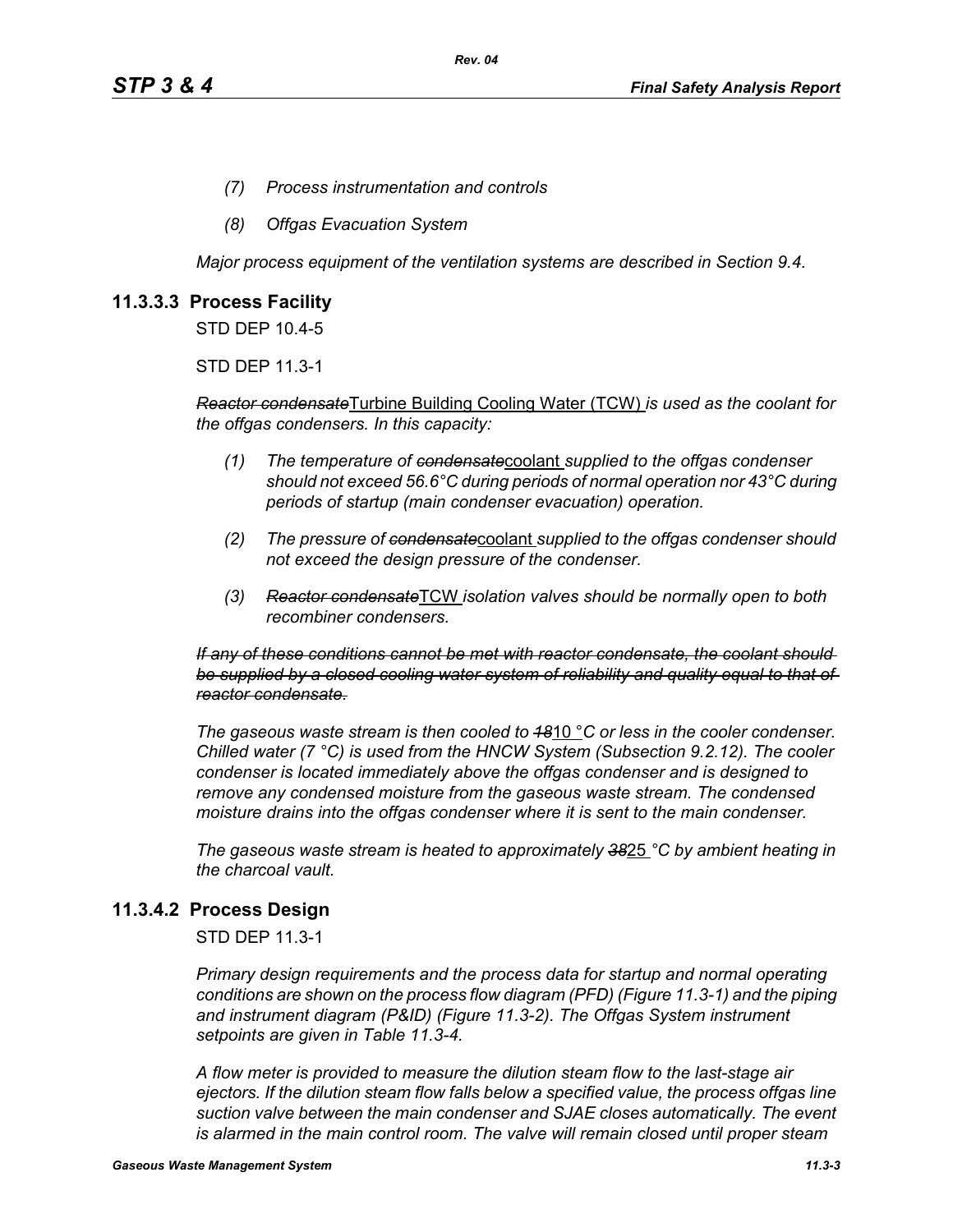*flow has been established. A high dilution steam flow above a specified value also*  alarms in the main control ream-room. This flow meter is shown on Figure 10.4.1.

*The SJAE provides superheated steam at the inlet to the preheaters. The driving steam (dilution steam) to the SJAEs is nuclear steam or steam of nuclear quality. Nuclear quality steam is defined as steam having impurities in concentrations not exceeding that of nuclear steam.*

*Recombiner preheaters*Preheaters *preheat gases to about 177*150 *°C for efficient catalytic recombiner operation and to ensure the absence of liquid water, which suppresses the activity of the recombiner catalyst. Maximum preheater temperature does not exceed 210*170*°C should gas flow be reduced or stopped. This is accomplished by using a maximum steam pressure of 1.72*0.96 *MPa, saturated. At startup, steam at this pressure is available before the process offgas is routed through the preheater to the recombiner catalyst. Electrical preheaters directly exposed to the offgas are not allowed. Each preheater connects to an independent final stage air ejector to permit separate steam heating of both recombiners during startup or drying one recombiner while the other is in operation. Preheater steam flow quantities are shown on the PFD. Preheater steam is nuclear steam*nuclear quality steam for *reliability. The preheater is sized to handle a dilution steam load of 115% of that shown on the PFD in addition to allowing for 5% plugged tubes.*

#### **11.3.4.2.3 Condensing**

*The offgas condensers cool the recombiner effluent gas to a maximum temperature of 68 °C for normal operation and 57 °C for startup operation. The condenser includes baffles to reduce moisture entrainment in the offgas. The unit is sized to handle a dilution steam load of 115% of that shown on the PFD, in addition to allowing for 5% plugged tubes. The drain is capable of draining the entire process*collected *condensate, including the 15% excess plus 9 m 3 /h, from the unit at both startup and normal operating conditions, taking into account the possibility of condensate flashing in the return line to the main condenser. The drain also incorporates a flow element so that higher flows due to tube leakage can be easily identified. The drain is a passive loop seal with a block valve operable from the main control room.* 

*The gaseous waste stream is then cooled to 18*10 *°C or less in the cooler condenser. The cooler condenser is designed to remove any condensed moisture by draining it to the offgas condenser.*

#### **11.3.4.2.4 Adsorption**

*The activated charcoal uses "arbitrary" adsorption coefficient Karb values for krypton and xenon at 25 °C of at least 60 and 1170 cm3 /g, respectively (cm3 defined at 0*25*°C, and1.0 atmosphere* and 0% humidity). *Separate Karb laboratory determinations of krypton and xenon are made for each manufacturer's lot unless the manufacturer can supply proof convincing to the purchaser that other lots of the same production run immediately adjacent to the lot rested*tested *are equivalent to the lot tested with respect to krypton and xenon adsorption. Other adsorption tests (e.g., dynamic coefficients) may be acceptable, provided their equivalence to Karb tests for this purpose can be*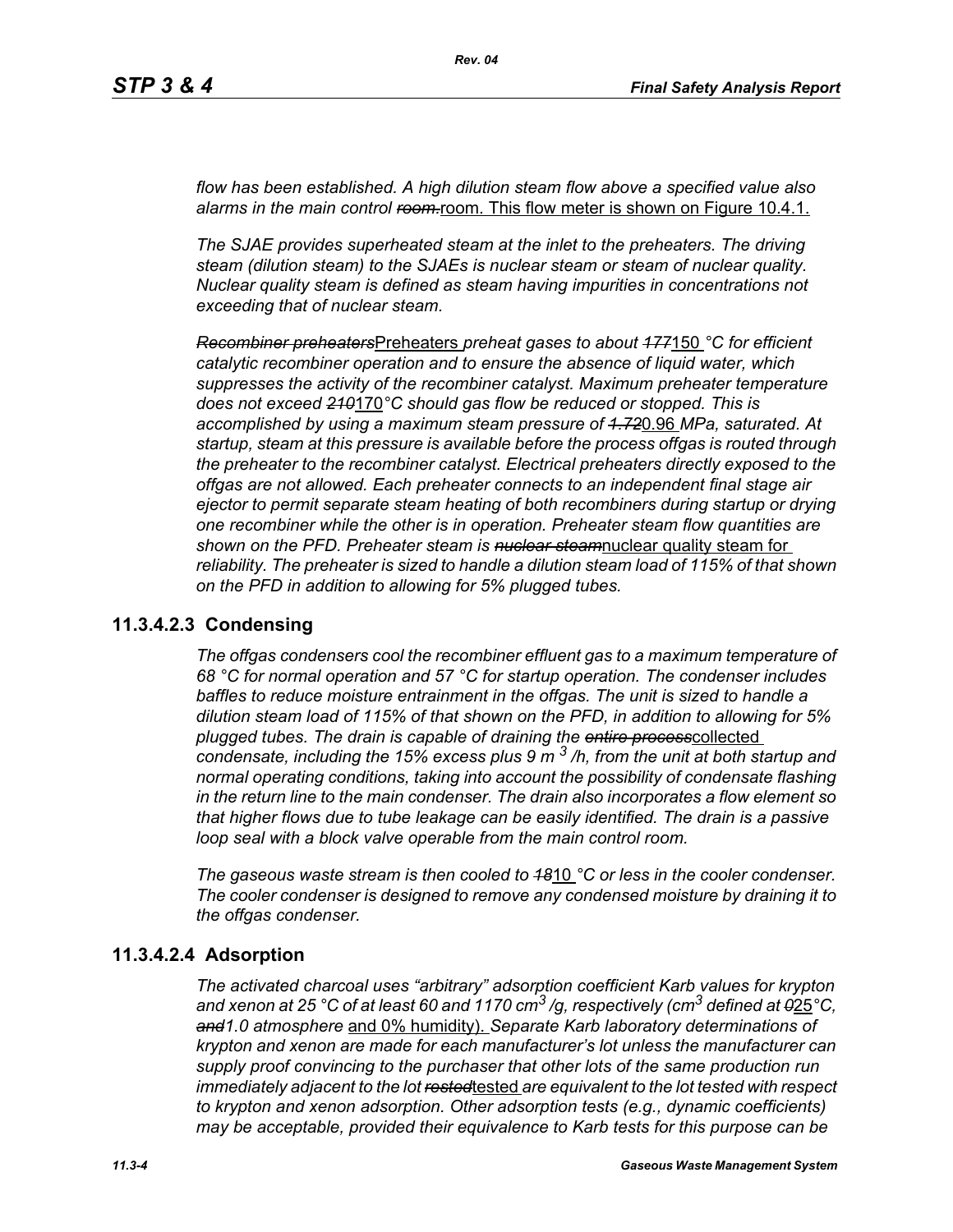*demonstrated. Charcoal particle size is 8-16 mesh (USS) with less than 0.5% under 20 mesh. Moisture content is less than 2% by weight. Ignition temperature will be above 150 °C in air. Properties of activated charcoal used in the adsorber vessels are an optimization of the following:*

# **11.3.4.2.5 Filtration**

*The filter assembly contains a single high efficiency water-resistant filter element capable of removing at least 99.97% of 0.3 micrometer particles, as tested at the factory with mono-dispersed dioctylphthalate (DOP) smoke. The initial flow resistance of the filter does not exceed 2.54 cm water gauge (WG) at a water saturated air flow of 425*96.4 *m3 /h. An upstream demister pad is not required in the filter assembly. The filter is capable of operating under 100% relative humidity conditions.*

## **11.3.4.2.8 Charcoal Vault Temperature**

*The charcoal adsorber vault air conditioning system is controlled at any selected temperature within a range of 29*23 *°C to 41*31 *°C. The temperature of the vault is maintained as indicated in Subsection 11.3.4.3.13.*

STP DEP 10.4-3

#### **11.3.4.2.9 Rangeability**

STP DEP 10.4-3

STP DEP 11.3-1

*In addition, the process can mechanically accommodate a startup high air flow as shown on the Process Data Sheet upon initiation of the steam jet air ejectors. This startup air flow results from evacuation of the turbine condensing equipment while the reactor is in the range of about 3 to 7% of rated power.*

*The process can accommodate reactor operation from 0 to 100% of full power (full power is defined as the Normal Operating Case shown on the PFD). In normal operation, radiolytic gas production varies linearly with thermal power. The process can accommodate an air flow at 10 to 425*96.4 *m3 /h for the full range of reactor power operation.*

# **11.3.4.3 Mechanical Design**

STD DEP 11.3-1

#### **11.3.4.3.3 Equipment Room Ventilation Control**

*The equipment rooms are under positive ventilation control. Environmental conditions are maintained within the following ranges:*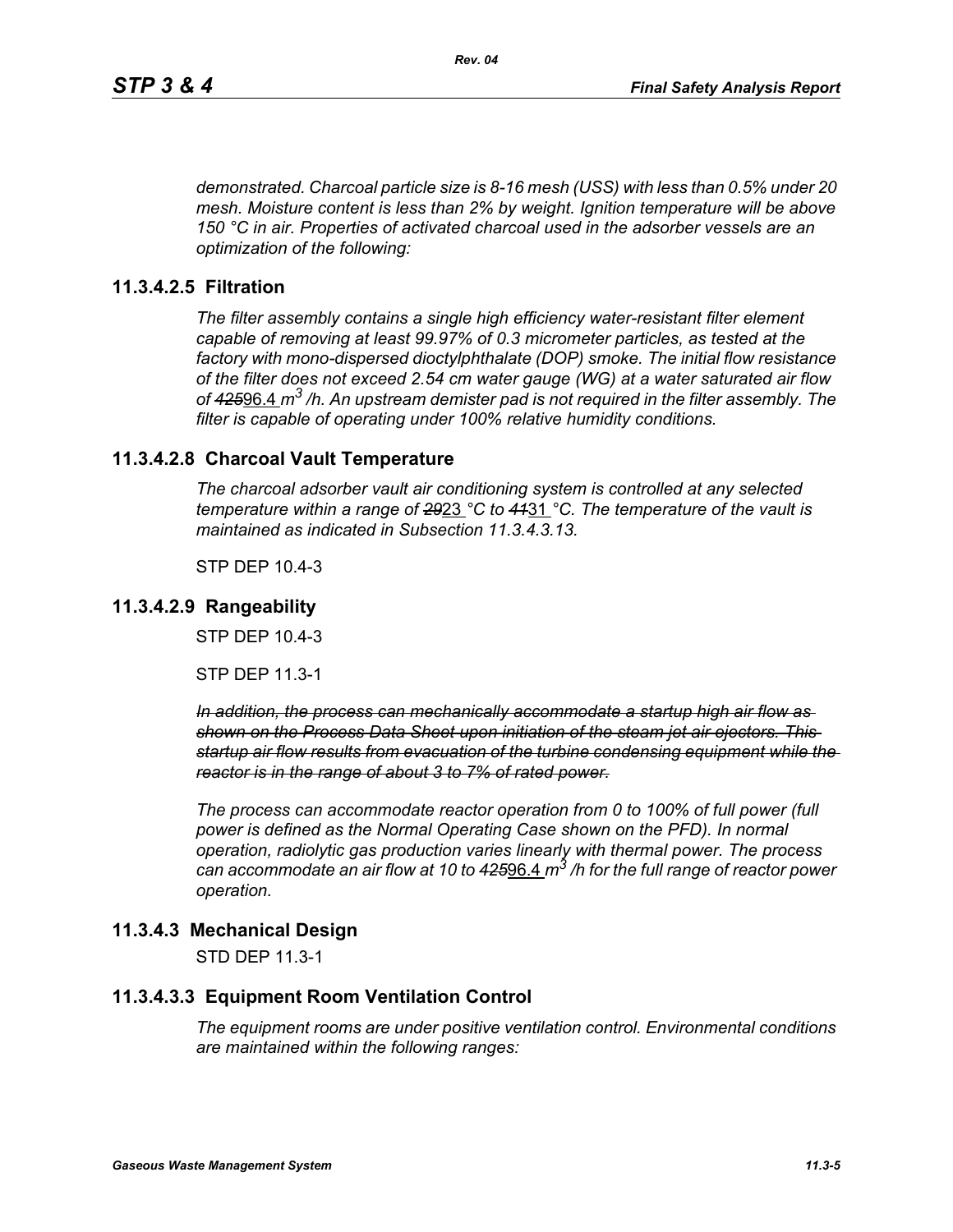| <b>Area</b>                                     | <b>Pressure (static</b><br>cm water gauge) | Temp $(^{\circ}C)$                     | <b>Relative</b><br>Humidity (%) | <b>Air Turnover Rate</b><br>(room air changes) |
|-------------------------------------------------|--------------------------------------------|----------------------------------------|---------------------------------|------------------------------------------------|
| Offgas Bldg. Area,<br>except Equipment<br>Cells | $0.0 \text{ to } -0.63$                    | 4.4 Min<br>21 normal<br>40 Max         | 20 Min<br>40 normal<br>90 Max   | 3/h                                            |
| Charcoal Vault                                  | $-0.63$ to $-1.26$                         | 4.423 Min<br>3525 normal<br>65.631 Max | 20 Min<br>40 normal<br>70 Max   | 3/h                                            |
| Other offgas<br><b>Equipment Cells</b>          | $-0.63$ to $-1.26$                         | 4.4 Min<br>21 normal<br>48.9 Max       | 20 Min<br>40 normal<br>90 Max   | 3/h                                            |

#### **11.3.4.3.7 Valves**

*(2) A valve having a double stem seal and lantern ring type bonnet, with Grafoil or equivalent packing with the lantern ring leakoff connection pressurized with nitrogen or air form*from *an oil-free compressor to a pressure exceeding the normal system operating pressure. The pressurization line includes a flow indicating device mounted on the valve (such as a purge gas rotameter Schutte and Koerting Type 1875-V or equivalent) with a scale in the 0.5 to 1.0 cm3/s (at standard atmosphere) range, direct reading.*

### **11.3.4.3.11 Recombiners**

*The recombiners are mounted with the gas inlet at the bottom. The inlet piping for the* recombiner *has sufficient drains, traps and moisture separators to prevent liquid water from entering the recombiner vessel during startup. The recombiners are catalytic type with a nondusting catalyst supported on metallic screens or ribbons. The catalyst is replaceable without requiring replacement of the external pressure vessel.*

# **11.3.4.3.13 Charcoal Adsorber Vault**

*The temperature within the charcoal adsorber vault is maintained and controlled by appropriate connection(s) to the Turbine Building HVAC System. The flow rate and temperature of the air supplied to the vault has the capacity to cool the vault and equipment within from 66 °C to 27 °C in 48 hours. The decay heat is sufficiently small that, even in the no-flow condition, there is no significant loss of adsorbed noble gases due to temperature rise in the adsorbers. The HVAC design is capable of controlling the vault temperature within 3°C overthe range of 27 to 38* 23 to 31°C.

*The charcoal adsorber vault temperature is controlled in the range 27*23*°C to 38*31*°C. If it becomes necessary to heat a vessel or the vault to 66 °C to facilitate drying the charcoal, portable heaters can be used. A smoke detector is installed in the exhaust ventilation duct from the charcoal adsorber vault to detect and provide alarm to the operator, as a charcoal fire within the vessel(s) usually results in the burning of the exterior painted surface.*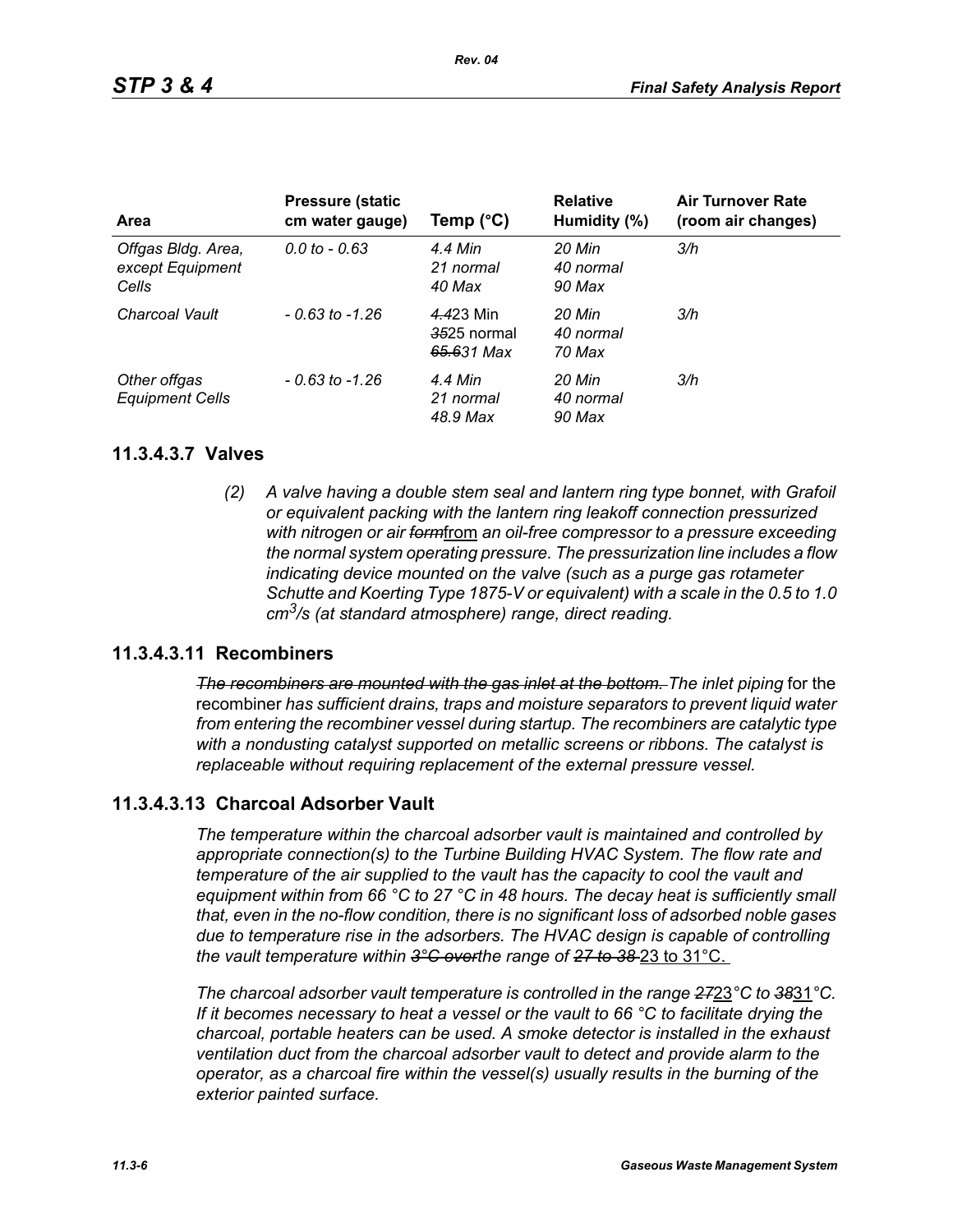#### **11.3.5 Other Radioactive Gas Sources**

The following information supplements the existing information in this subsection of the reference ABWR DCD.

> The main condenser mechanical vacuum pumps which is are part of the main condenser evacuation system *is*are described in section 10.4.

#### **11.3.11 COL License Information**

#### **11.3.11.1 Compliance with Appendix I to 10 CFR50**

The following supplemental information is provided for COL License Information Item 11.2.

*Compliance with Appendix I to 10 CFR50 numerical guidelines for offsite radiation doses as a result of gaseous or airborne radioactive effluents during normal plant operations, including anticipated operational occurrences is provided in the cost benefit analysis performed in accordance with the NEI topical report for numerical design objectives for 10 CFR50 App I. In accordance with 10 CFR 50.71(e), the FSAR will updated with reference to NEI Topical Report when the information is available.*

*Compliance with numerical guidelines in Appendix I to 10 CFR 50 for offsite radiation doses as a result of gaseous effluents during normal plant operations, including anticipated operational occurrences, is provided in Subsection 12.2.2.2. To demonstrate compliance with Section II, paragraph D of Appendix I, a cost-benefit analysis was performed in accordance with the guidance of Regulatory Guide 1.110. The analysis postulated the addition of one augment of reasonably demonstrated technology to the Gaseous Waste Management System (GWMS). This augment was:*

*the addition of one 3-ton charcoal adsorber to the GWMS.*

*Regulatory Guide 1.110 cost data used to evaluate the augment to the GWMS are summarized in the Table 11.3-5.* 

*The total annual costs associated with implementing the augment to the GWMS and the corresponding benefit-cost ratio are determined using the methodology prescribed in Regulatory Guide 1.110, the cost data provided in Table 11.3-5, and the collective 50 mile total body dose (due to gaseous releases) that is presented in Table 5.4-9 of the STP 3 & 4 Environmental Report. The collective 50 mile total body dose is conservatively considered to be the total dose saved as a result of implementing this augment to the GWMS. The total annual costs of the augment to the GWMS and the associated benefit cost ratio are in Table 11.3-6. These results demonstrate that the total annual cost associated with the augment to the GWMS is substantially larger than the benefit derived from the augment. The cost-benefit numerical analysis, required by 10 CFR 50 Appendix I Section II Paragraph D, demonstrates that the addition of items to the GWMS of reasonably demonstrated technology will not provide a favorable cost benefit. Therefore, the STP 3 & 4 prescribed GWMS meets the numerical guides for dose design objectives.*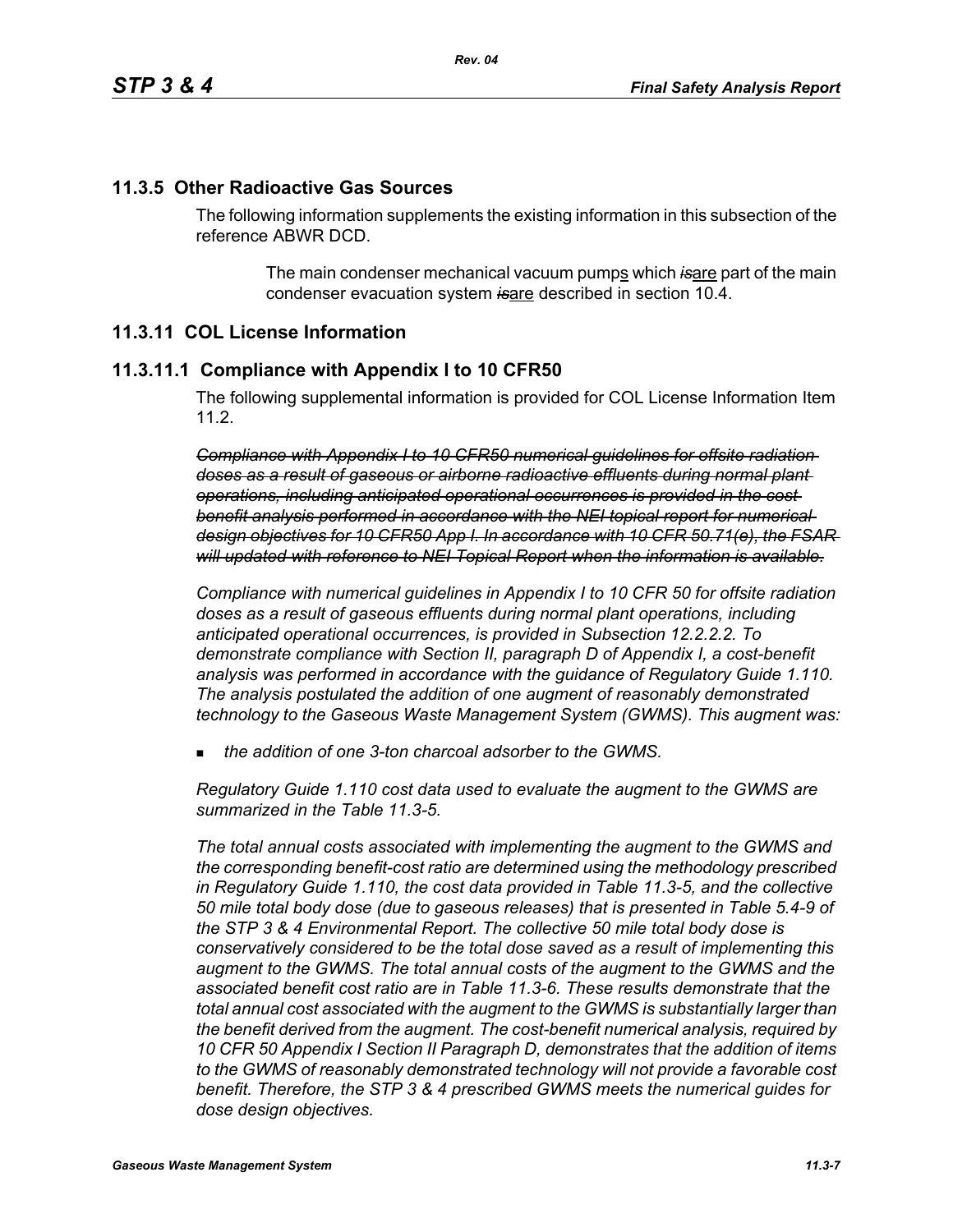# **Table 11.3-2 Offgas System Major Equipment Items**

| Recombiner (Item D005, 2 required, contains preheater, catalyst, and condenser sections)        |
|-------------------------------------------------------------------------------------------------|
| <b>Garbon steel shell</b>                                                                       |
| Shell length: approximately 70m                                                                 |
| Shell OD: approximately 1.3m                                                                    |
| Total unit height: approximately 2.95m                                                          |
| Design pressure: 2.41 MPa                                                                       |
| Design temperature: 232 °C                                                                      |
| <b>Code of construction: ASME Section VIII, Division 1</b>                                      |
| <b>Preheater section</b>                                                                        |
| Shell and tube heat exchanger                                                                   |
| Tubes: stainless steel, rolled into stainless steel tube sheet                                  |
| Tube-side design pressure: 2.41 MPa                                                             |
| Design temperature: 232 °C                                                                      |
| <b>Gatalyst section</b>                                                                         |
| <b>Catalyst support: stainless steel</b>                                                        |
| Design temperature: 482 °C                                                                      |
| Catalyst: precious metal on ceramic or metal base                                               |
| Offgas condenser section                                                                        |
| Shell and tube heat exchanger                                                                   |
| Tubes: stainless steel, rolled into stainless steel tube sheet                                  |
| Tube-side design pressure: 2.41 MPa                                                             |
| Design temperature: 482 °C                                                                      |
| Gooler condenser (Item B010, 2 required)                                                        |
| Type: Shell and tube heat exchanger carbon steel vessel                                         |
| Shell length: 3.05m                                                                             |
| Shell-side design pressure: 2.41 MPa-                                                           |
| Shell-side design temperature: 0 to 121°C                                                       |
| Tubes: stainless steel, welded into stainless tube sheet                                        |
| Tube-side design pressure: 0.69 MPa                                                             |
| Tube-side design temperature: 0 to 65.6 °C                                                      |
| <b>Code of construction: TEMA Class C</b>                                                       |
| Charcoal adsorbers (Items D012A and D012B-J)                                                    |
| Carbon steel vessels filled with activated charcoal: 4500 kg D012A, 13,600 kg D012B-J           |
| Height: approximately 10.4m                                                                     |
| Outside diameter: approximately 1.2m D012A, 2.1m D012B-J                                        |
| Design pressure: 2.41 MPa                                                                       |
| Design temperature: 4.4 to 121°C                                                                |
| <b>Code of construction: ASME Section VIII, Division 1</b>                                      |
| Filter (Item D016, 1 required)                                                                  |
| <b>Carbon steel vessel with removable HEPA filter</b>                                           |
| Height (includes legs): approximately 1.8m                                                      |
| Outside diameter: approximately 0.61m                                                           |
| Flow: 425 m <sup>3</sup> /h at 2.54 cm H <sub>2</sub> O gauge                                   |
| Design pressure: 2.41 MPa                                                                       |
|                                                                                                 |
| Design temperature: 4.4 to 65.6°C<br><b>Code of construction: ASME Section VIII, Division 1</b> |
|                                                                                                 |
|                                                                                                 |
|                                                                                                 |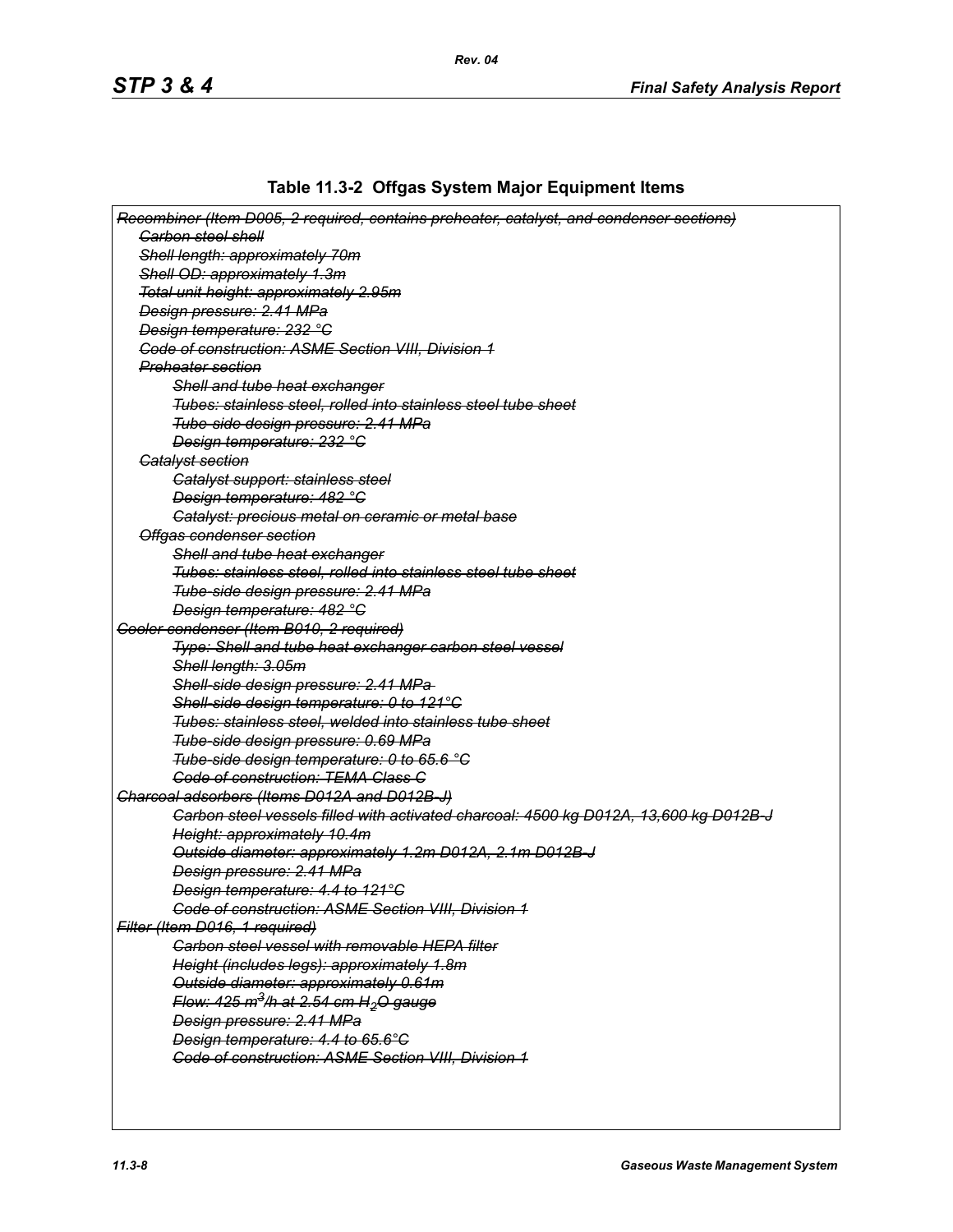# **Table 11.3-2 Offgas System Major Equipment Items (Continued)**

| Preheater                                                                                                  |
|------------------------------------------------------------------------------------------------------------|
| Quantity: 2                                                                                                |
| Type: shell and tube heat exchanger                                                                        |
| Material: stainless steel vessel                                                                           |
| Shell length: approximately 4.5 m<br>Shell OD: approximately 2.0m                                          |
| Shell-side design pressure: 0.96 MPa                                                                       |
| Shell-side design temperature: 188 °C                                                                      |
| Tubes: stainless steel, expand and welded into stainless steel tube sheet                                  |
| Tube-side design pressure: 2.41 MPa                                                                        |
| Tube-side design temperature: 232 °C                                                                       |
| Code of construction: ASME B&PVC, Section VIII, and TEMA                                                   |
| Recombiner                                                                                                 |
| Quantity: 2                                                                                                |
| Material: stainless steel vessels                                                                          |
| Catalyst support: Stainless steel                                                                          |
| Height (includes legs): approximately 4.0m                                                                 |
| Outside diameter: approximately 2.5m                                                                       |
| Design pressure: 2.41 MPa                                                                                  |
| Design temperature: 482 °C                                                                                 |
| Catalyst: precious metal on ceramic or metal base<br>Code of construction: ASME B&PVC, Section VIII        |
|                                                                                                            |
| Condenser                                                                                                  |
| Quantity: 2                                                                                                |
| Type: shell and tube heat exchanger                                                                        |
| Material: stainless steel vessel                                                                           |
| Shell length: approximately 5.5m<br>Shell OD: approximately 1.0m                                           |
| Shell-side design pressure: 2.41 MPa                                                                       |
| Shell-side design temperature: 482 °C                                                                      |
| Tubes: stainless steel, expand and welded into stainless steel tube sheet                                  |
| Tube-side design pressure: 1.37 MPa                                                                        |
| Tube-side design temperature: 70 °C                                                                        |
| Code of construction: ASME B&PVC, Section VIII, and TEMA                                                   |
| Cooler condenser                                                                                           |
| Quantity: 2                                                                                                |
| Type: shell and tube heat exchanger                                                                        |
| Material: stainless steel vessel                                                                           |
| Shell length: approximately 4.0m                                                                           |
| Shell-side design pressure: 2.41 MPa                                                                       |
| Shell-side design temperature: 66 °C                                                                       |
| Tubes: stainless steel, expand and welded into stainless tube sheet<br>Tube-side design pressure: 1.37 MPa |
| Tube-side design temperature: 70 °C                                                                        |
| Code of construction: TEMA Class C                                                                         |
|                                                                                                            |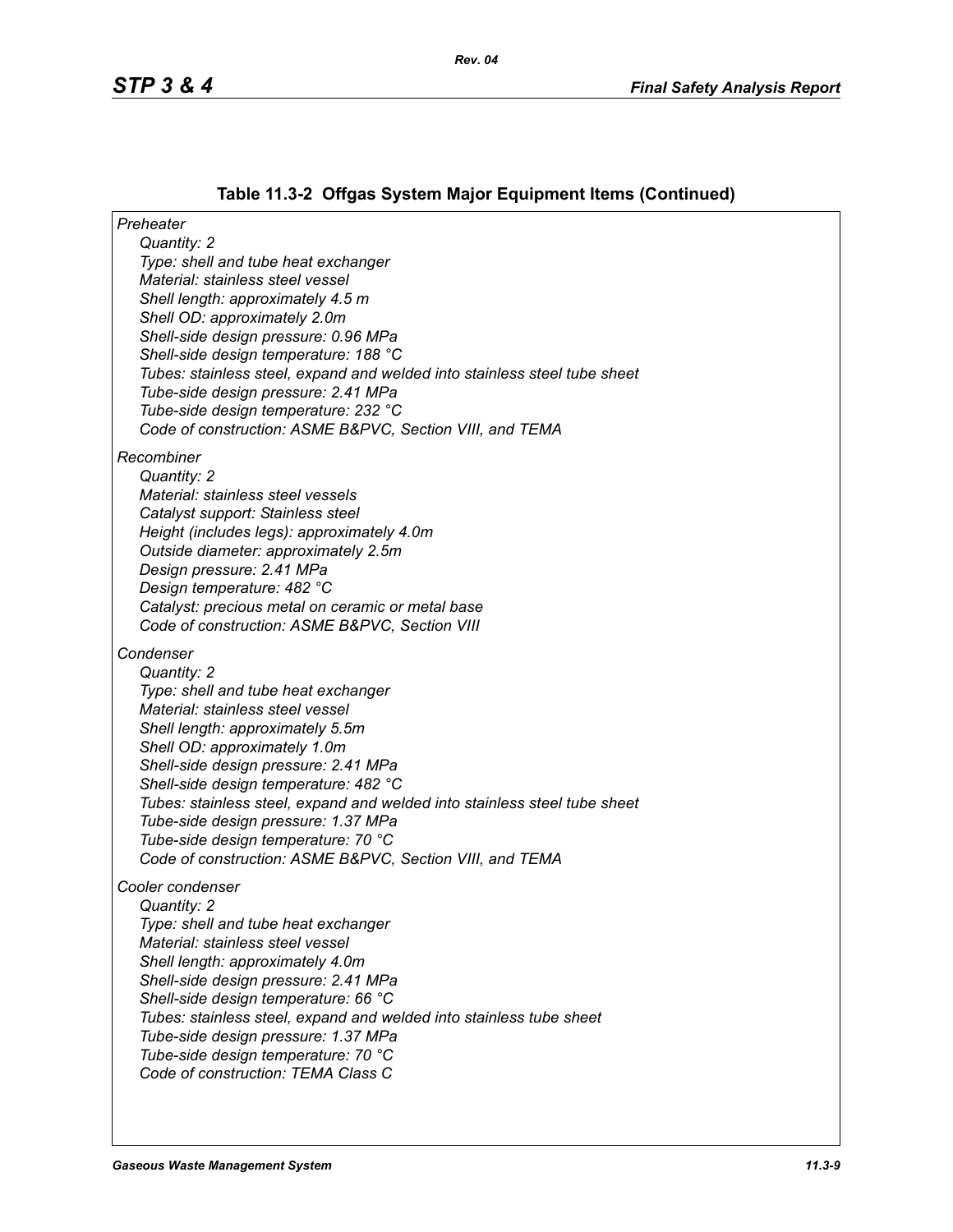### **Table 11.3-2 Offgas System Major Equipment Items (Continued)**

*Charcoal adsorbers Quantity: One Guard Bed, four Charcoal adsorber Material: low carbon steel vessels filled with activated charcoal, one Guard bed of 4,721kg, four Charcoal adsorber of 27,200 kg Height: Guard bed approximately 5.0 m, Charcoal adsorber approximately 15.0 m Outside diameter: Guard bed approximately 2.2 m, Charcoal adsorber approximately 2.5 m Design pressure: 2.41 MPa Design temperature: 121°C Code of construction: ASME Section VIII, Division 1 Filter Quantity: 1 Material: low carbon steel vessel with removable HEPA filter Height (includes legs): approximately 1.5m Outside diameter: approximately 1.0m Flow: 96.4Nm3/h at 250Pa Design pressure: 2.41 MPa Design temperature: 66 °C Code of construction: ASME Section VIII, Division 1 Vacuum pump Quantity: 2 Type: Rotary type Material: Stainless steal casing Height: approximately 1.0 m Width: approximately 1.0m Length: approximately 2.0m Flow: 200 Nm3/h Code of construction: API-610, API-674, API-675, ASME Section VIII, Division 1, or Division 2 Auxiliary: Recirculation water tank, Recirculation water pump (two units), Recirculation water cooler.*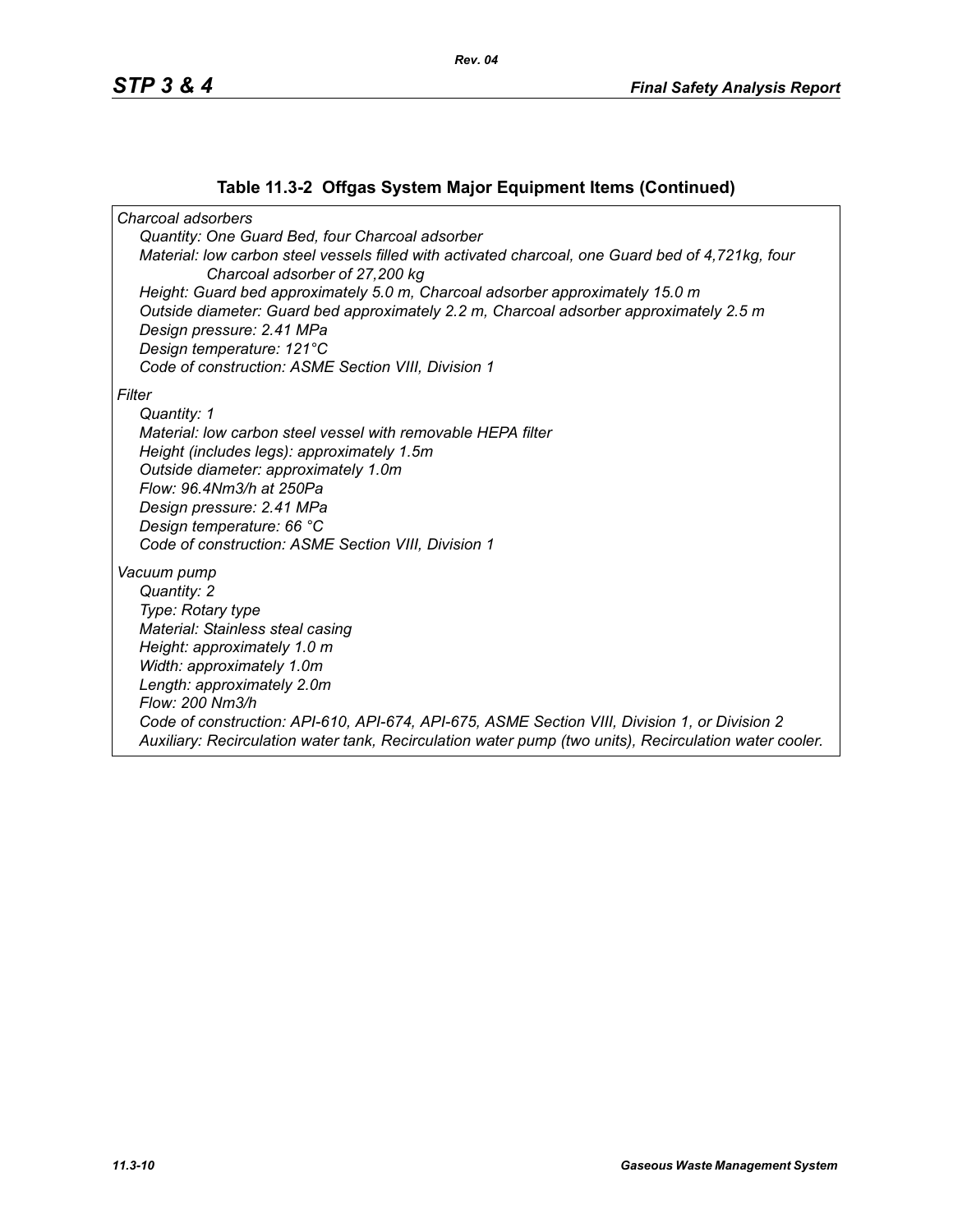| <b>Equipment Item</b>                                | <b>Malfunction</b>                | <b>Consequences</b>                                                                                                                                                                                                                                                                               | <b>Design Precautions</b>                                                                         |
|------------------------------------------------------|-----------------------------------|---------------------------------------------------------------------------------------------------------------------------------------------------------------------------------------------------------------------------------------------------------------------------------------------------|---------------------------------------------------------------------------------------------------|
| PreheaterRecombiner<br>preheater                     | Steam leak                        | <b>Would further dilute</b><br>offgas. Steam<br>consumption would<br>increase.                                                                                                                                                                                                                    | Spare recombiner.                                                                                 |
|                                                      | Low-pressure steam<br>supply      | Recombiner<br>performance would fall<br>off at low-power level,<br>and hydrogen content of<br>recombiner gas<br>discharge would<br>increase eventually to a<br>combustible mixture.                                                                                                               | Low-temperature alarms<br>on preheater exit<br>(catalyst inlet).<br>Downstream $H_2$<br>analyzer. |
| Recombiner catalyst                                  | Catalyst gradually<br>deactivates | Temperature profile<br>changes through<br>catalyst. Eventually,<br>excess $H_2$ would be<br>detected by $H_2$ analyzer<br>or by gas flow meter.<br>Eventually, the gas could<br>become combustible.                                                                                               | Temperature probes in<br>catalyst bed and $H_2$<br>analyzer provided. Spare<br>recombiner.        |
| Condenser Recombiner Cooling water leak<br>condenser |                                   | The coolant<br>(TCWreactor-<br>condensate) would leak<br>to the process gas (shell)<br>side. This would be<br>detected if drain well<br>liquid level increases.<br>Moderate leakage would<br>be of no concern from a<br>process standpoint. (The<br>process condensate<br>drains to the hotwell.) | Drain well high level<br>alarm. Redundant<br>recombiner.                                          |

# **Table 11.3-3 Equipment Malfunction Analysis**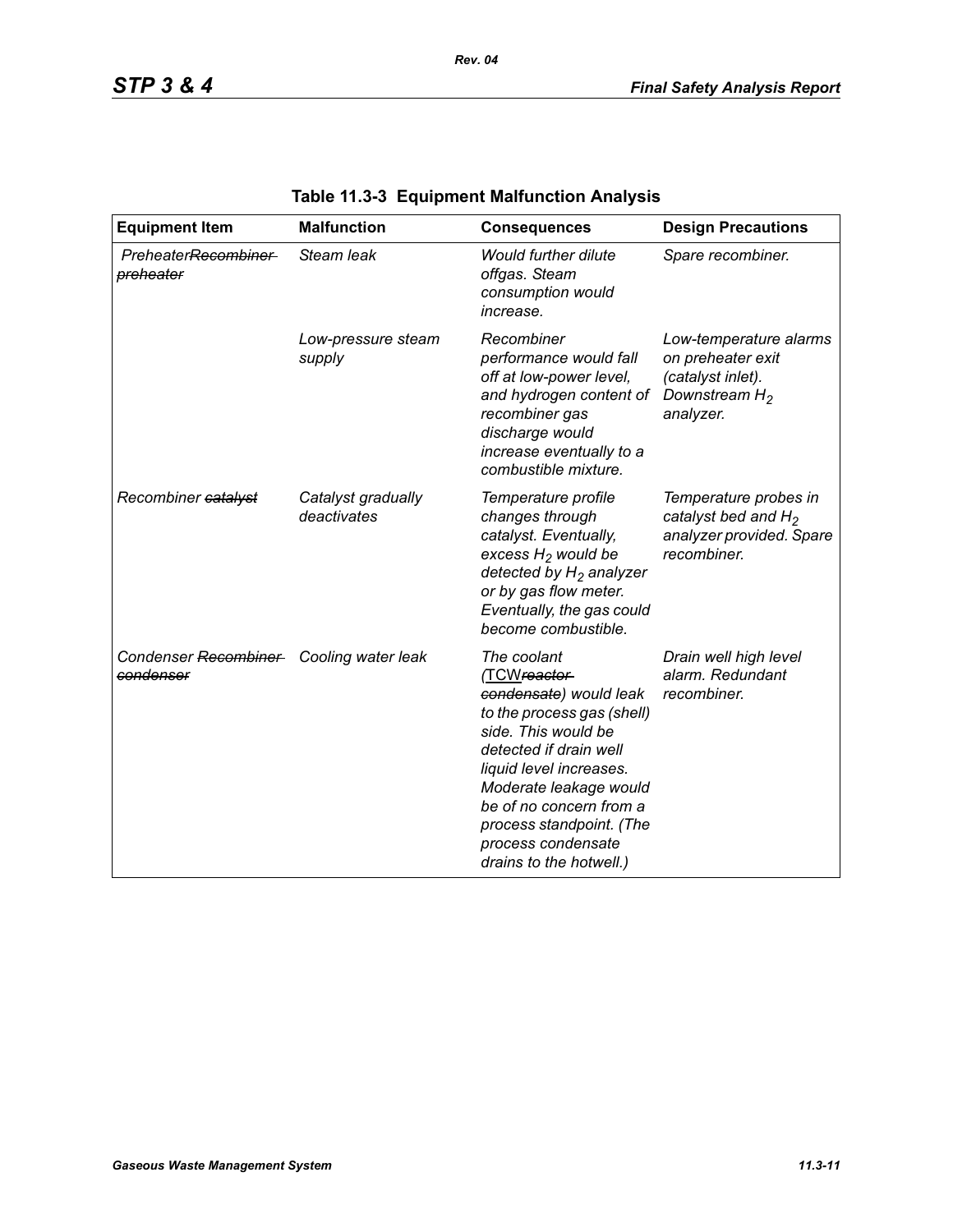| Item         | <b>Function</b>                      | <b>MPL</b>                   | <b>Normal Range</b>            | Operational<br><b>Limits</b>  | <b>Sensor Type</b><br>(Qualifications)                                                    | <b>Scale Range</b><br>(Tolerance)                             | Setpoint/ Alarm                 |
|--------------|--------------------------------------|------------------------------|--------------------------------|-------------------------------|-------------------------------------------------------------------------------------------|---------------------------------------------------------------|---------------------------------|
| $\mathbf{1}$ | Steam Flow to Final<br>SJAE (*)      | N39-FE005                    | 100-105%                       | 75-115%                       | Superheated Steam<br>$(10 - 254 °C)$<br>$(0 - 4.12 \text{ MPa})$                          | $0 - 120%$<br>$(\pm 125$ kg/h)                                | L 75% Trip<br>AH 110%<br>AL 95% |
|              | Not Used                             |                              |                                |                               |                                                                                           |                                                               |                                 |
|              | Preheater Inlet<br>Pressure          | PT001                        | $-2.0$ kPa                     | N/A                           | Offgas and Steam<br>$(10-315 °C)$<br>$(-0.1 - 7.24 \text{ MPa})$                          | $-100 - 400$ kPa<br>$(\pm 4$ kPa)                             | AH 295 kPa                      |
|              | Air Bleed Pressure                   | PI101                        | $0.69 - 0.87$ MPa              | N/A                           | Air ( $10 - 65$ °C)<br>$(0 - 1 MPa)$                                                      | $0 - 1$ MPa<br>$(*0.005 MPa)$                                 | N/A                             |
|              | Air Bleed Flow -<br>Total (**)       | F1102                        | $1.7 - 48.2$ m <sup>3/</sup> h | $1.7 - 105$ m <sup>3</sup> /h | Air ( $10 - 65$ °C)<br>$(0 - 1 MPa)$                                                      | $0 - 100$ m <sup>3</sup> /h<br>$(\pm 5 \text{ m}^3/\text{h})$ | N/A                             |
|              | Air Bleed Flow -<br>Normal (**)      | F1104                        | $1.7 - 2.4$ m <sup>3</sup> /h  | 1.7 $m^3/h$                   | Air<br>$(10 - 65 °C)$<br>$(0 - 1 m^3/h)$                                                  | $0 - 3.7$ m <sup>3</sup> /h<br>$(\pm 0.17 \text{ m}^3/h)$     | N/A                             |
|              | Recombiner Inlet<br>Temp.            | <b>TE004</b>                 | 150 °C                         | $105 - 399 °C$                | Offgas and Steam<br>$(10 - 482 °C)$<br>$(-0.1 - 2.41 MPa)$                                | $0 - 400$ °C ( $\pm 5$ °C)                                    | AL 140 °C                       |
|              | Not Used                             |                              |                                |                               |                                                                                           |                                                               |                                 |
|              | Temperature Profile<br>of Recombiner | <b>TE006</b><br><b>TE007</b> | $150 - 443$ °C                 | 121 - 482 °C (***)            | Offgas and Steam<br>$(10 - 550 °C)$<br>(-0.1 to 2.41 MPa)                                 | $0 - 550$ °C<br>$(\pm 7.5^{\circ}C)$                          | AH 443 °C<br>AL 140 °C          |
| 10           | Not Used                             |                              |                                |                               |                                                                                           |                                                               |                                 |
| 11           | Offgas Cond. Water<br>Level          | LT009                        | $< 150$ mm                     | $< 260$ mm                    | Water<br>$0 - 550$ mm<br>$(10 - 100 °C)$<br>$(\pm 5.5$ mm)<br>$(-0.1 - 7.24 \text{ MPa})$ |                                                               | AH 245 mm                       |
| 12           | Offgas Cond. Loop<br>Seal Water Flow | FI008                        | 9 m <sup>3</sup> /h            | $9.35 \text{ m}^3/h$          | Water<br>$(10 - 100 °C)$<br>$(-0.1 - 2.41$ MPa)                                           | $0 - 20$ m <sup>3</sup> /h<br>$(\pm 2 \text{ m}^3/\text{h})$  | N/A                             |
| 13           | Not Used                             |                              |                                |                               |                                                                                           |                                                               |                                 |

*Gaseous Waste Management System* 

Gaseous Waste Management System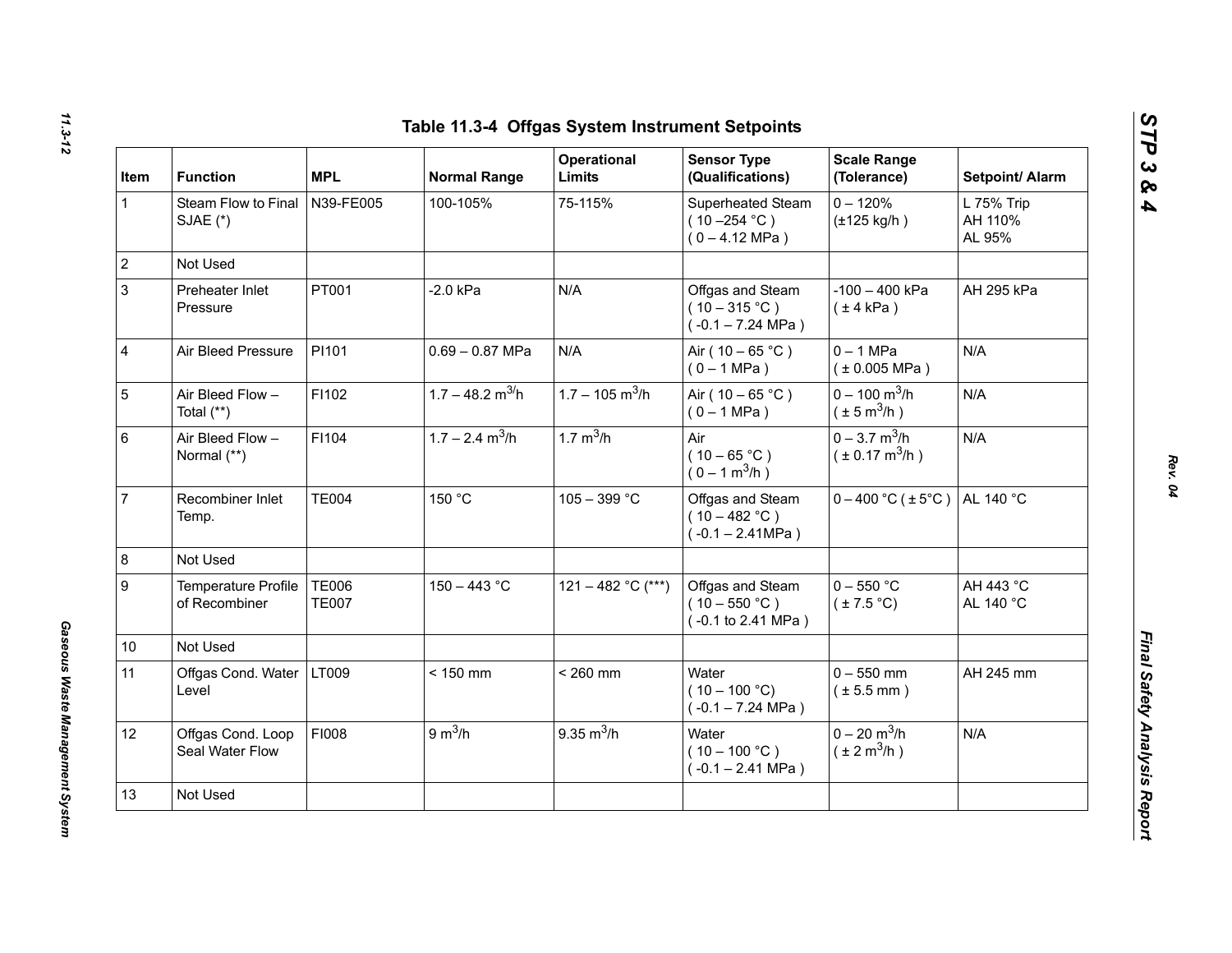| Item | <b>Function</b>                            | <b>MPL</b>                   | <b>Normal Range</b>                    | Operational<br>Limits       | <b>Sensor Type</b><br>(Qualifications)                  | <b>Scale Range</b><br>(Tolerance)           | Setpoint/ Alarm      |
|------|--------------------------------------------|------------------------------|----------------------------------------|-----------------------------|---------------------------------------------------------|---------------------------------------------|----------------------|
| 14   | Offgas Cond. Exit<br>Temp.                 | <b>TE011</b>                 | < 55 °C                                | N/A                         | Offgas<br>$(10 - 100^{\circ}C)$<br>$(-0.1 - 7.24$ MPa)  | $0 - 100^{\circ}$ C (±2°C)                  | N/A                  |
| 15   | Hydrogen Analyzer                          | P91-<br>H2E010<br>H2E011     | $0 - 0.1\%$ by V.<br>$0 - 1.0\%$ by V. | $0 - 4\%$ by V.             | Offgas<br>$(10 - 100 °C)$<br>(-0.1 to 7.24 MPa)         | $0 - 4\%$ by V.<br>$(± 0.15\%$ by V.)       | AH 2% by V.          |
| 16   | Air Bleed - Inlet at<br>Cooler Cond. (**)  | F1104                        | $0 - 1.7$ m <sup>3</sup> /h            | $0 - 3.4$ m <sup>3</sup> /h | Air<br>$(10 - 65 °C)$<br>(0 to 1 MPa)                   | $0 - 3.4m^3/h$<br>$(\pm 0.3 \text{ m}^3/h)$ | N/A                  |
| 17   | Cooler Cond. Exit<br>Temp.                 | <b>TE013</b>                 | $10 - 20 °C$                           | N/A                         | Offgas<br>$(0 - 66 °C)$<br>$(-0.1 - 7.24$ MPa)          | $0 - 50$ °C<br>$(\pm 1^{\circ}C)$           | N/A                  |
| 18   | Charcoal Adsorber<br>Inlet Press.          | PT022                        | -14.7 kPa                              | N/A                         | Offgas<br>$(0 - 66 °C)$<br>$(-0.1 - 7.24 \text{ MPa})$  | $-100 - 200$ kPa<br>(± 0.002 MPa)           | N/A                  |
| 19   | Charcoal Adsorber<br>Diff. Press.          | DPT024                       | $0.002 - 0.02$ MPa                     | 0.027 MPa                   | Offgas<br>$(4 - 121 °C)$<br>$(-0.1 - 7.24 \text{ MPa})$ | $0 - 30$ kPa<br>(± 0.15 kPa)                | AH 0.02 MPa          |
| 20   | Charcoal Adsorber<br>Vessel Temperature    | <b>TE025</b><br><b>TE028</b> | $27^{\circ}$ C                         | $22 - 32 °C$                | Offgas<br>$(4 - 121 °C)$<br>$(-0.1 - 7.24$ MPa)         | $0 - 150$ °C<br>$(\pm 5^{\circ}C)$          | AH 60 °C             |
| 21   | Charcoal Adsorber<br>Vault Temp. Control   | <b>TE031</b>                 | $24 - 30 °C$                           | $23 - 31 °C$                | <b>Ambient Air</b><br>$(0 - 50 °C)$                     | $0 - 50$ °C<br>(± 0.5 °C)                   | 27 °C                |
| 22   | <b>Charcoal Vault Inlet</b><br>Water Level | LS023                        | $0 - 1 m$                              | $0.05 - 1.5$ m              | Water<br>$(4 - 100 °C)$<br>$(-0.1 - 7.24 \text{ MPa})$  | $0 - 1.5 m$<br>$(* 0.01 m)$                 | AH 1.2 m AL 0.1 m    |
| 23   | <b>Charcoal Vault Exit</b><br>Temperature  | <b>TE032</b>                 | N/A                                    | $4 - 31$ °C                 | Ambient Air<br>$(0 - 50 °C)$                            | $0 - 50$ °C<br>$(\pm 0.5^{\circ}C)$         | AH 30 °C<br>AL 23 °C |

*STP 3 & 4*

11.3-13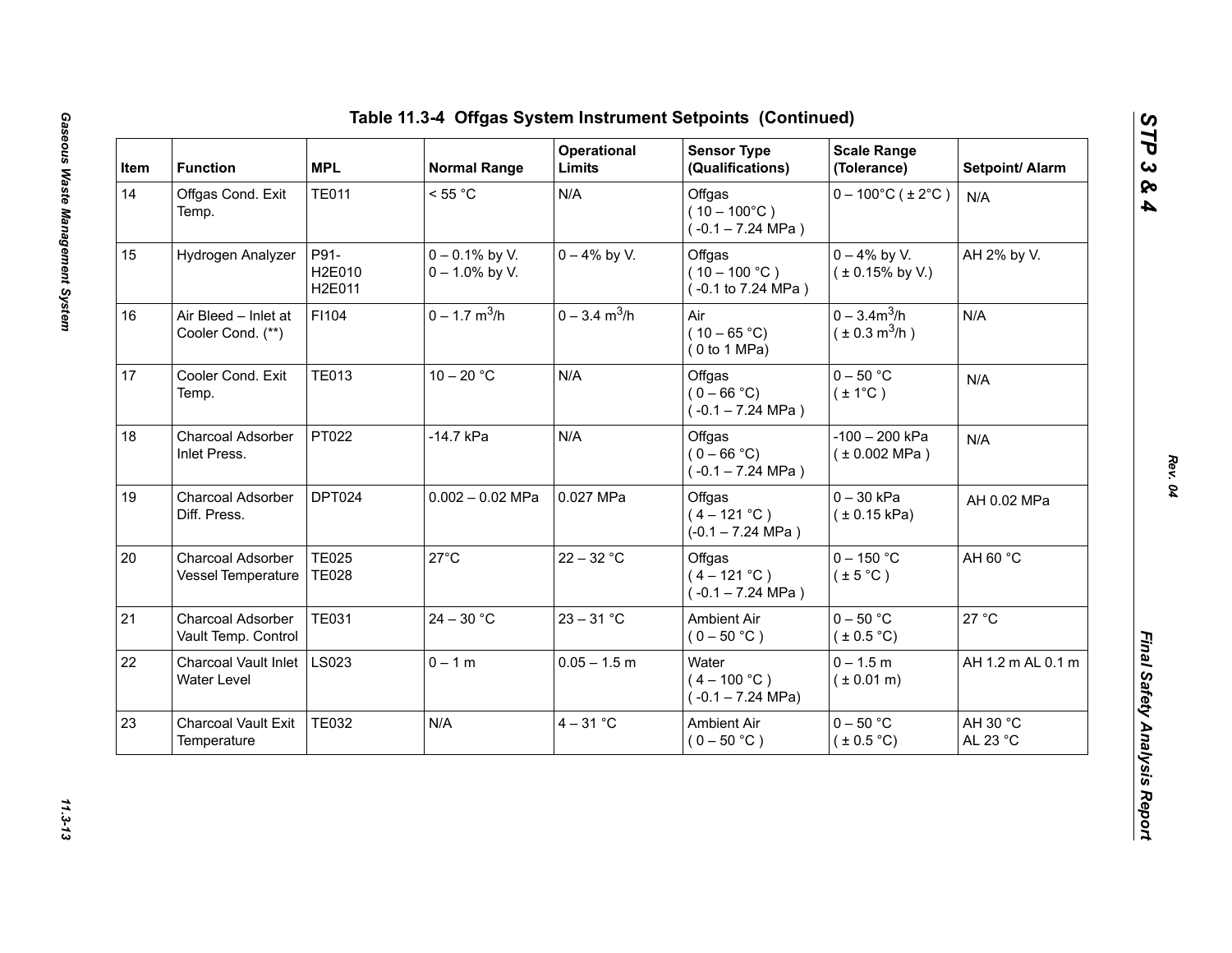| After Filter<br><b>DPT029</b><br>$50 - 250$ Pa<br>1.0 kPa<br>Offgas<br>$0-5$ kPa<br>AH 0.9kPa<br>Differential<br>$(0 - 121 °C)$<br>(± 0.032 kPa)<br>$(-0.1 - 7.24 \text{ MPa})$<br>Pressure<br>$10 - 20$ m <sup>3</sup> /h<br>$0 - 96.4 m3/h$<br>AL 10 $m^3/h$<br>FT020<br>Offgas<br>Process Flow (**)<br>Narrow Range:<br>AH 40 $m^3/h$<br>$(0 - 121 °C)$<br>$0 - 50$ m3/h<br>FT021<br>AHH 80 $m^3/h$<br>$(\pm 0.75 \text{ m}^3/h)$<br>$(-0.1 - 7.24 \text{ MPa})$<br>Wide Range:<br>$0 - 100 \text{ m}^3/h$<br>$(\pm 1.5 \text{ m}^3/h)$<br>* Based on Full Power Flow of 5000 kg/hr steam<br><b>** Flow is at Standard Atmosphere</b><br>*** Operational Limit for standby recombiner is 160 - 300°C. |    | <b>MPL</b><br><b>Function</b> | <b>Normal Range</b> | Operational<br>Limits | <b>Sensor Type</b><br>(Qualifications) | <b>Scale Range</b><br>(Tolerance) | Setpoint/ Alarm |
|----------------------------------------------------------------------------------------------------------------------------------------------------------------------------------------------------------------------------------------------------------------------------------------------------------------------------------------------------------------------------------------------------------------------------------------------------------------------------------------------------------------------------------------------------------------------------------------------------------------------------------------------------------------------------------------------------------|----|-------------------------------|---------------------|-----------------------|----------------------------------------|-----------------------------------|-----------------|
|                                                                                                                                                                                                                                                                                                                                                                                                                                                                                                                                                                                                                                                                                                          | 24 |                               |                     |                       |                                        |                                   |                 |
|                                                                                                                                                                                                                                                                                                                                                                                                                                                                                                                                                                                                                                                                                                          | 25 |                               |                     |                       |                                        |                                   |                 |
|                                                                                                                                                                                                                                                                                                                                                                                                                                                                                                                                                                                                                                                                                                          |    |                               |                     |                       |                                        |                                   |                 |
|                                                                                                                                                                                                                                                                                                                                                                                                                                                                                                                                                                                                                                                                                                          |    |                               |                     |                       |                                        |                                   |                 |
|                                                                                                                                                                                                                                                                                                                                                                                                                                                                                                                                                                                                                                                                                                          |    |                               |                     |                       |                                        |                                   |                 |
|                                                                                                                                                                                                                                                                                                                                                                                                                                                                                                                                                                                                                                                                                                          |    |                               |                     |                       |                                        |                                   |                 |
|                                                                                                                                                                                                                                                                                                                                                                                                                                                                                                                                                                                                                                                                                                          |    |                               |                     |                       |                                        |                                   |                 |
|                                                                                                                                                                                                                                                                                                                                                                                                                                                                                                                                                                                                                                                                                                          |    |                               |                     |                       |                                        |                                   |                 |
|                                                                                                                                                                                                                                                                                                                                                                                                                                                                                                                                                                                                                                                                                                          |    |                               |                     |                       |                                        |                                   |                 |
|                                                                                                                                                                                                                                                                                                                                                                                                                                                                                                                                                                                                                                                                                                          |    |                               |                     |                       |                                        |                                   |                 |
|                                                                                                                                                                                                                                                                                                                                                                                                                                                                                                                                                                                                                                                                                                          |    |                               |                     |                       |                                        |                                   |                 |
|                                                                                                                                                                                                                                                                                                                                                                                                                                                                                                                                                                                                                                                                                                          |    |                               |                     |                       |                                        |                                   |                 |
|                                                                                                                                                                                                                                                                                                                                                                                                                                                                                                                                                                                                                                                                                                          |    |                               |                     |                       |                                        |                                   |                 |
|                                                                                                                                                                                                                                                                                                                                                                                                                                                                                                                                                                                                                                                                                                          |    |                               |                     |                       |                                        |                                   |                 |
|                                                                                                                                                                                                                                                                                                                                                                                                                                                                                                                                                                                                                                                                                                          |    |                               |                     |                       |                                        |                                   |                 |
|                                                                                                                                                                                                                                                                                                                                                                                                                                                                                                                                                                                                                                                                                                          |    |                               |                     |                       |                                        |                                   |                 |
|                                                                                                                                                                                                                                                                                                                                                                                                                                                                                                                                                                                                                                                                                                          |    |                               |                     |                       |                                        |                                   |                 |
|                                                                                                                                                                                                                                                                                                                                                                                                                                                                                                                                                                                                                                                                                                          |    |                               |                     |                       |                                        |                                   |                 |
|                                                                                                                                                                                                                                                                                                                                                                                                                                                                                                                                                                                                                                                                                                          |    |                               |                     |                       |                                        |                                   |                 |
|                                                                                                                                                                                                                                                                                                                                                                                                                                                                                                                                                                                                                                                                                                          |    |                               |                     |                       |                                        |                                   |                 |
|                                                                                                                                                                                                                                                                                                                                                                                                                                                                                                                                                                                                                                                                                                          |    |                               |                     |                       |                                        |                                   |                 |
|                                                                                                                                                                                                                                                                                                                                                                                                                                                                                                                                                                                                                                                                                                          |    |                               |                     |                       |                                        |                                   |                 |
|                                                                                                                                                                                                                                                                                                                                                                                                                                                                                                                                                                                                                                                                                                          |    |                               |                     |                       |                                        |                                   |                 |

*STP 3 & 4*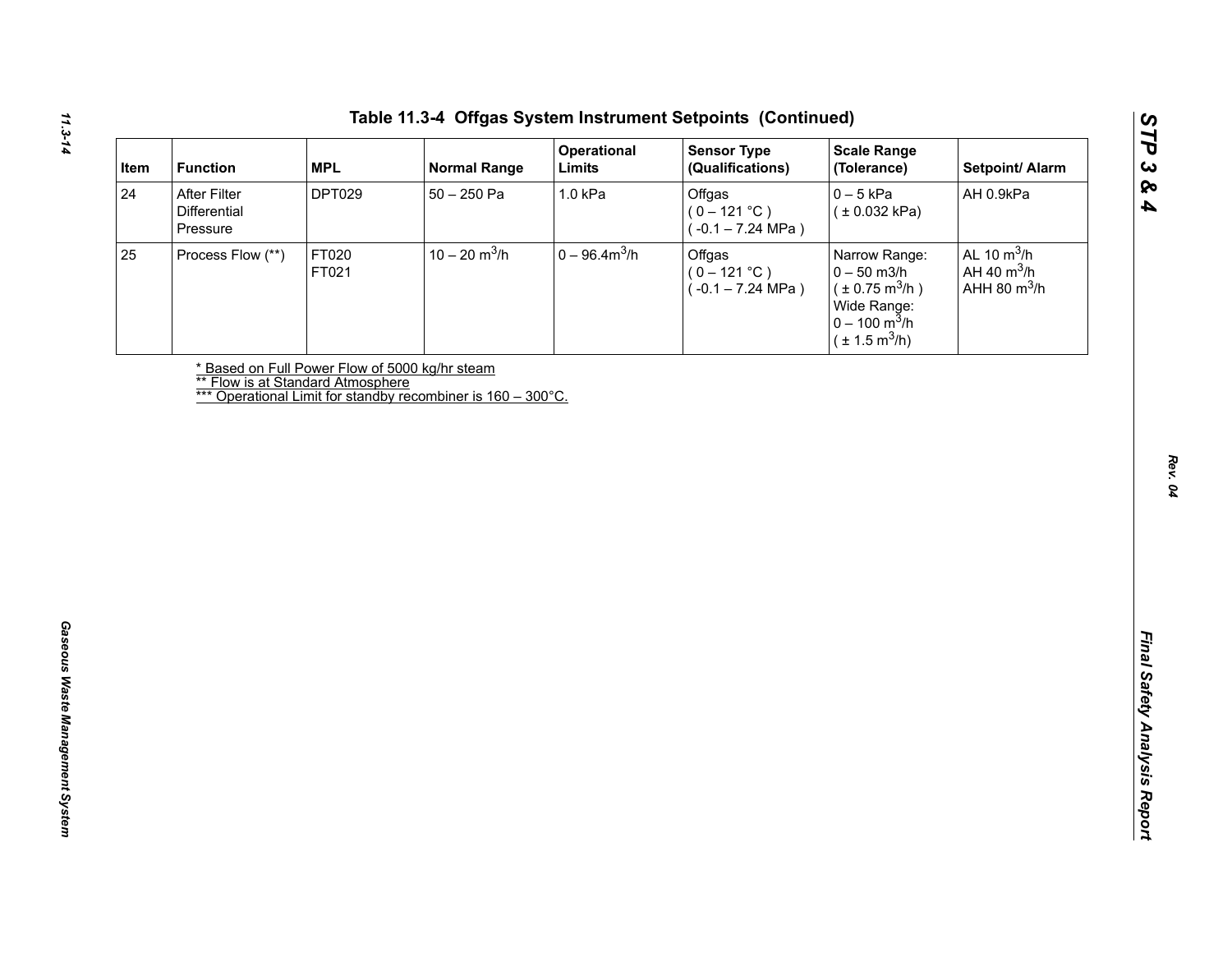| Table 11.3-5 REGULATORY GUIDE 1.110 COST DATA (1) |
|---------------------------------------------------|
| (Costs are in 1000s of 1975 Dollars)              |

| <b>Cost-Benefit Parameter</b>                     | <b>3-Ton Charcoal Adsorber</b> |
|---------------------------------------------------|--------------------------------|
| Equipment and Material Direct Cost <sup>(2)</sup> | 53                             |
| Direct Labor Cost (DLC) <sup>(2)</sup>            | 14                             |
| Labor Cost Correction Factor (LCCF) (3)           |                                |
| Annual Operating Cost (AOC)                       | Negligible                     |
| Annual Maintenance Cost (AMC)                     | Negligible                     |
| Notes:                                            |                                |

- (1) All costs are on a per unit basis.
- (2) Equipment and Material Direct Costs and Direct Labor Costs are from Table A-1 of Regulatory Guide 1.110.
- (3) The Labor Cost Correction Factors are from Table A-4 of Regulatory Guide 1.110. The lowest LCCF is chosen which maximizes the benefit.
- (4) The Annual Operating Costs are from Table A-2 of Regulatory Guide 1.110.
- (5) The Annual Maintenance Costs are from Table A-3 of Regulatory Guide 1.110.